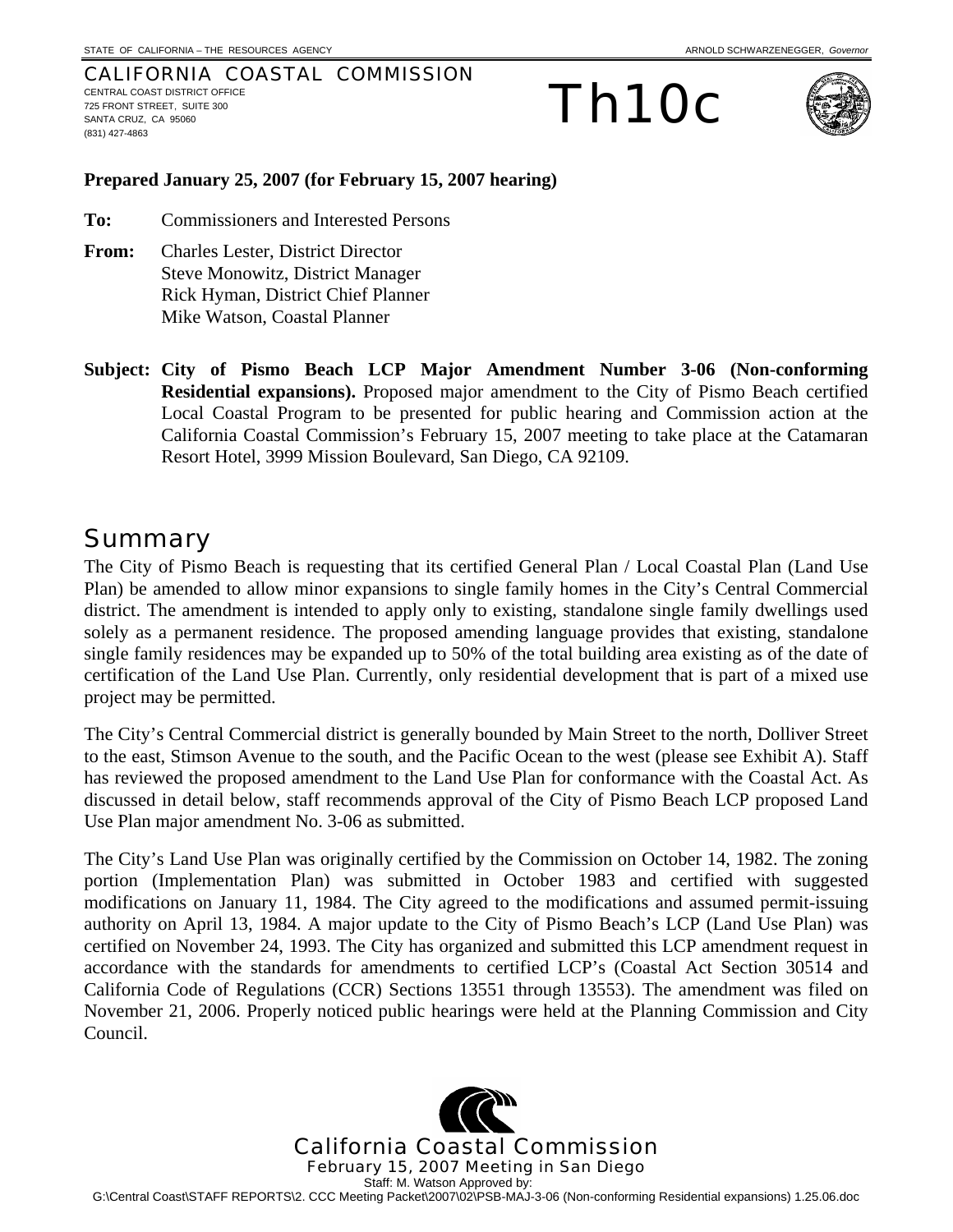Further information on the submittal may be obtained from Mike Watson at the Central Coast District Office of the Coastal Commission at 725 Front Street, Suite 300, Santa Cruz, CA 95060, (831) 427- 4898.

## Staff Report Contents **page 18**

| IV. Exhibits            |  |
|-------------------------|--|
| Exhibit A: Location Map |  |

Exhibit B: City Council Resolution and LCP Amendment Language

# I. Staff Recommendation – Motions and Resolutions

Staff recommends that the Commission, after public hearing, approve the proposed amendment as submitted.

### 1. Approval of Land Use Plan Major Amendment Number 3-06 as Submitted

Staff recommends a **YES** vote. Passage of the motion will result in certification of the land use plan as submitted and adoption of the following resolution and findings. The motion passes only by an affirmative vote of a majority of the appointed Commissioners.

**Motion.** I move that the Commission certify Land Use Plan Amendment PSB-MAJ-3-06 as submitted by the City of Pismo Beach.

**Resolution to Approve.** The Commission hereby certifies the Land Use Plan Amendment PSB-MAJ-3-06 as submitted by the City of Pismo Beach and adopts the findings set forth below on the grounds that the amendment conforms with the policies of Chapter 3 of the Coastal Act. Certification of the Land Use Plan amendment complies with the California Environmental Quality Act because either 1) feasible mitigation measures and/or alternatives have been incorporated to substantially lessen any significant adverse effects of the plan on the environment, or 2) there are no further feasible alternatives or mitigation measures which could substantially lessen any significant adverse impact which the Land Use Plan Amendment may have on the environment..

## II. Findings and Declarations

The Commission finds and declares the following for the proposed City of Pismo Beach Major

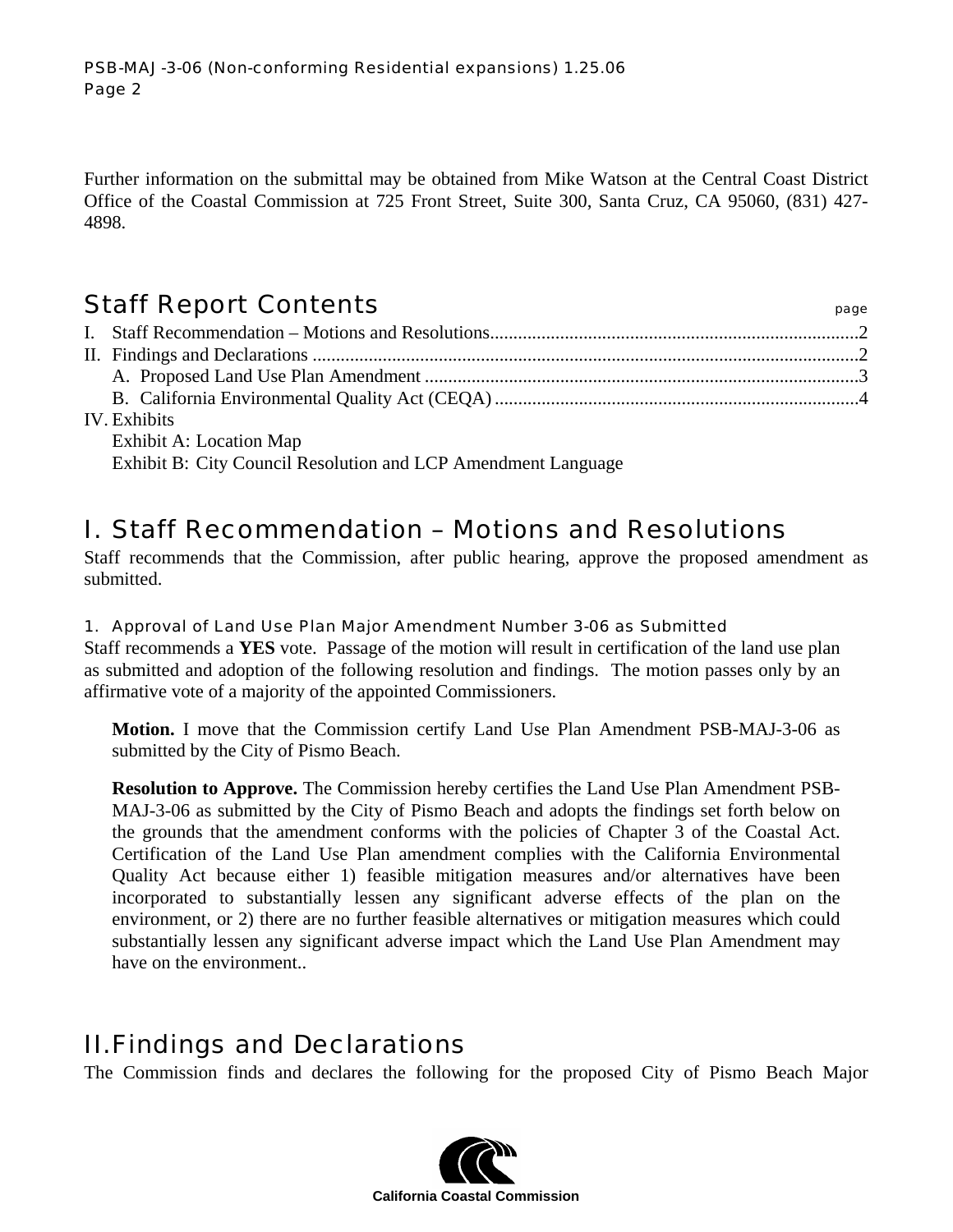Amendment No. 3-06 regarding the change in the development standards for existing standalone residential dwellings located in the downtown Central Commercial district:

## A. Proposed Land Use Plan Amendment

### Visitor-Serving Land Uses

The City of Pismo Beach proposes to amend its Local Coastal Program Land Use Plan (LUP) to allow greater development opportunities for owners of single family dwellings located within the downtown Central Commercial (CC) district. The proposed amendment (PSB-MAJ-3-06) to the LUP would allow up to a 50% expansion above existing floor area dimensions for standalone residences. The existing LUP policies generally promote commercial visitor-serving and recreational uses, and preclude any residential expansion that is not part of a mixed use development. The City declares that the LUP amendment is needed to address concerns raised by homeowners that claim the existing policy is inequitable and does not allow them to make full use of their property.

### Standard of Review

The standard of review for Land Use Plan amendments is that they must be consistent with the policies of the Coastal Act. Under the Act, Land Use Plans are to indicate the kinds, locations, and intensities of uses that are allowable in various locations (PRC 30108.5). The substantive policies of Chapter 3 are the primary basis for making these determinations. In this case, the most relevant governing section of the Coastal Act is:

*Section 30222. The use of private lands suitable for visitor-serving commercial recreational facilities designed to enhance public opportunities for coastal recreation shall have priority over private residential, general industrial, or general commercial development, but not over agriculture or coastal-dependent industry.*

### Analysis and Conclusion

The downtown CC district is a desirable visitor-serving area with an already established bevy of shops, hotels, motels, restaurants, and other attractions (e.g., Pismo Beach and Pier). The attractiveness of the area to visitors is evident by the more than 1.5 million visitors who make the coastal town their vacation destination. Land Use Plan provisions support expansion of visitor-serving opportunities. As noted above, the Coastal Act places a higher priority on visitor-serving facilities over other competing types of uses such as residential, general commercial, and industrial.

The City proposes amendments to its Land Use Plan which would minimally increase the intensity of use, encourage the expansion, and extend the life of existing non-conforming residential dwellings within an area primarily designated and zoned for commercial visitor-serving uses. The proposed amendment would only apply to eight (8) existing single family residences located in the northeast corner of the zone district. These parcels are located on the inland side of Dolliver Street, more than two

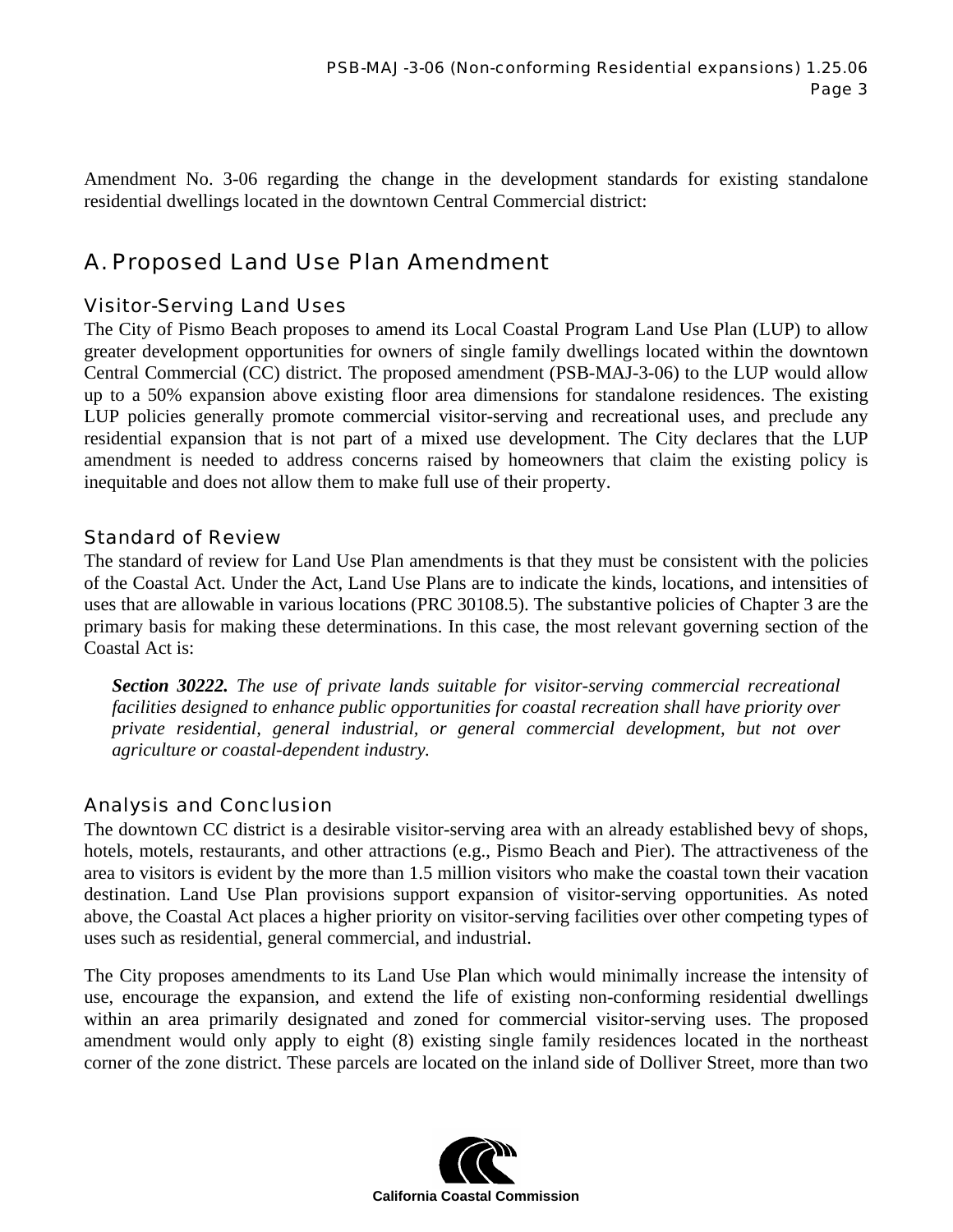city blocks from the beach and recreation area, as shown by Exhibit A. Together these properties amount to roughly  $7 - 8$  % of the total downtown area zoned for visitor-serving uses and were residentially developed prior to the certification of the LCP. The existing dwellings are small and the text of the amendment limits expansion of these structures to 50% of the existing floor area. The combined total expansion potential for all 8 residential properties is roughly  $850 - 1,000$  square feet. The language of the amendment is clear to ensure that it applies only to existing, standalone single family residences. Secondary dwelling units, vacation rentals, or other such residential uses are not eligible for expansion under these provisions. Accordingly, the amendment should not have a negative impact on the provision of visitor serving amenities within the district, as it applies only to existing single family homes concentrated in one portion of the district and only allows limited expansion (to a percentage of existing floor area rather than lot size, as is done elsewhere in the City).

Accordingly, the proposed amendment is consistent with Section 30222 of the Coastal Act and should be approved as submitted. See exhibit B for the City Council resolution and proposed amending language.

The Commission notes that with approval of this land use plan amendment, its implementation would be achieved through the City's existing non-conforming zoning ordinance. Therefore, no companion Implementation Plan amendment has been proposed and none is required.

## B. California Environmental Quality Act (CEQA)

The Coastal Commission's review and development process for LCPs and LCP amendments has been certified by the Secretary of Resources as being the functional equivalent of the environmental review required by CEQA. Therefore, local governments are not required to undertake environmental analysis of proposed LCP amendments, although the Commission can and does use any environmental information that the local government has developed. CEQA requires that alternatives to the proposed action be reviewed and considered for their potential impact on the environment and that the least damaging feasible alternative be chosen as the alternative to undertake.

The amendment involves a request to change the certified land use plan to allow minor expansions to single family homes in the City's Central Commercial district. As proposed the change will allow existing standalone single family residences to be expanded up to 50% of the total building area existing as of the date of certification of the Land Use Plan.

The Commission finds that approval of the Land Use Plan amendment will not result in significant adverse environmental impacts under the meaning of the California Environmental Quality Act.

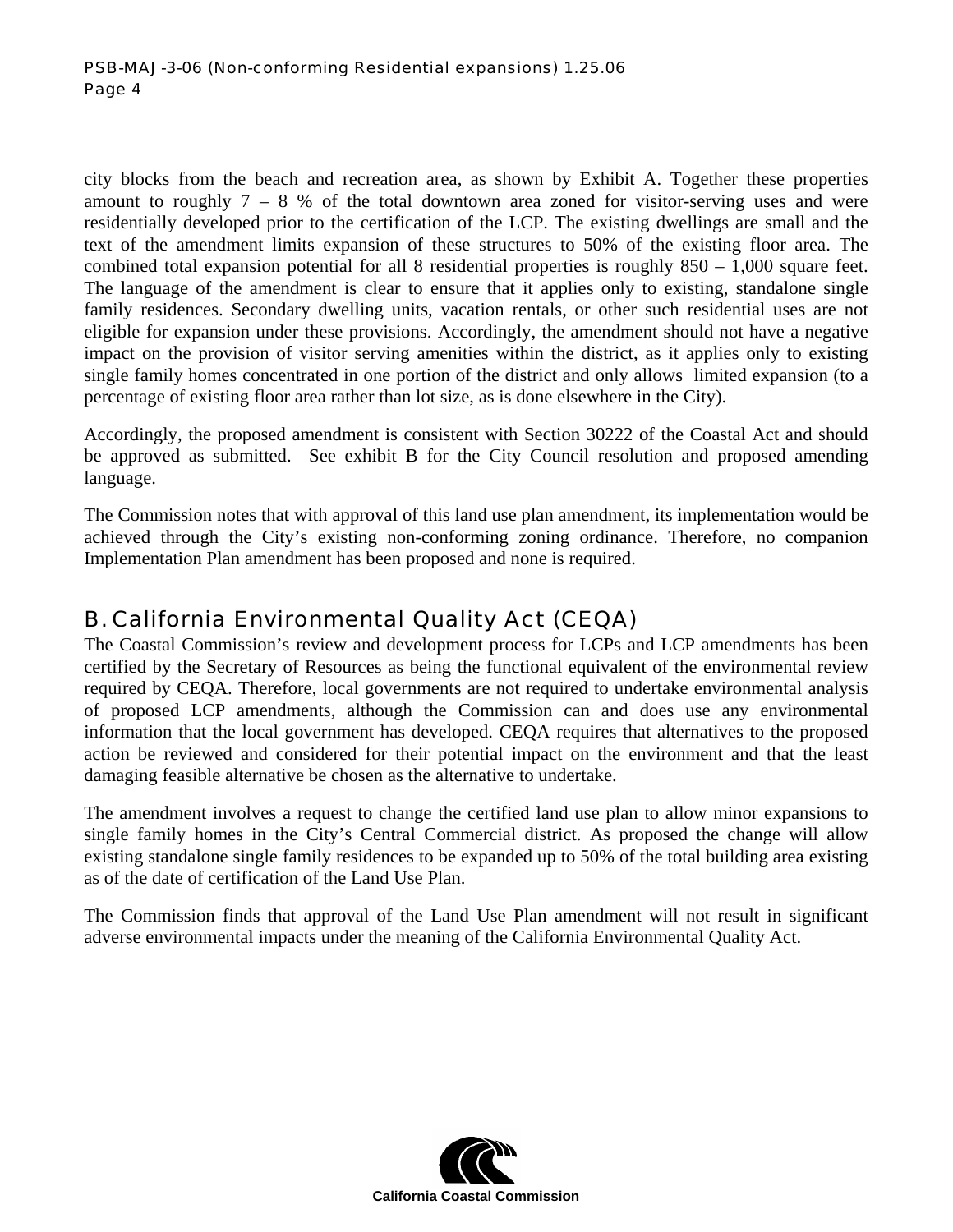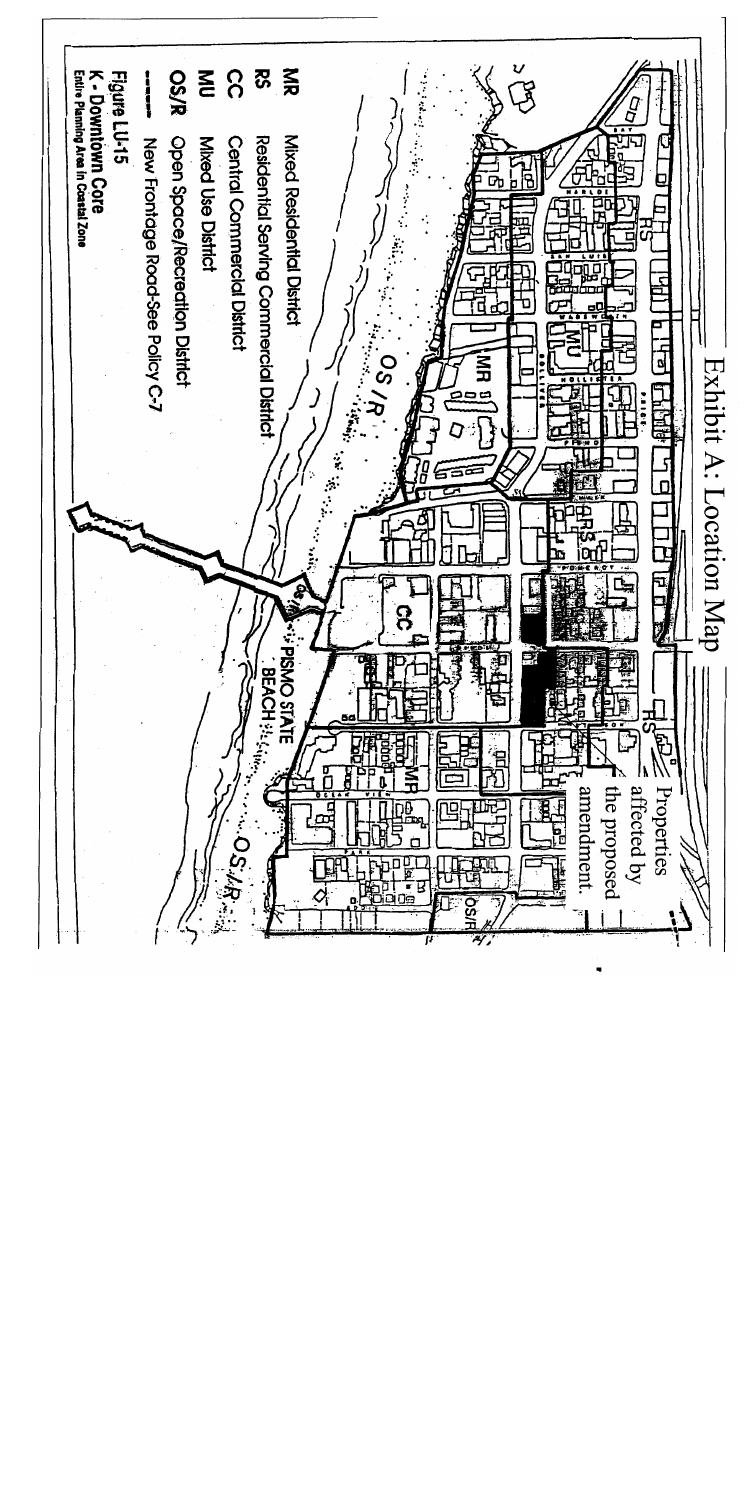# Exhibit B: City Resolution and LCP Amendment Text

#### **RESOLUTION R-2006-045**

### A RESOLUTION OF THE CITY OF PISMO BEACH CITY COUNCIL AMENDING GENERAL PLAN/LOCAL COASTAL PLAN POLICY LU-K-3.2 TO PERMIT EXPANSION OF NON-CONFORMING SINGLE FAMILY HOMES UP TO 50% OF EXISTING FLOOR AREA

**WHEREAS, the Pismo Beach Planning Commission initiated amendments to the General** Plan/Local Coastal Plan on February 28, 2006; and

**WHEREAS**, an environmental initial study and Negative Declaration were completed and circulated as required by the California Environmental Quality Act (CEQA); and

**WHEREAS**, the Planning Commission held a duly noticed public hearing on the amendments and environmental documents on June 13, 2006, at which all interested persons were given the opportunity to be heard.

**WHEREAS, the City Council held a duly noticed public hearing on the amendments and** environmental documents on August 1, 2006, at which all interested persons were given the opportunity to be heard.

NOW, THEREFORE BE IT RESOLVED by the City Council as follows:

#### **Section 1 - FINDINGS**

- 1) The proposed change consists of an amendment to General Plan/Local Coastal Plan text to allow minor expansions of existing single family homes in the Mixed Use district.
- 2) There are no site constraints or other factors that would create the potential for significant environmental impacts as a result of the project.
- 3) An environmental initial study was completed for the project and is a full and complete informational document.
- 4) The text amendment is consistent with the goals and policies of the General Plan/Local Coastal Program.
- 5) The amendment complies with the public access and public recreation policies of Chapter 3 (commencing with section 30220) of the California Coastal Act of 1976.

#### **Section 2 - ACTIONS**

The City Council does hereby: